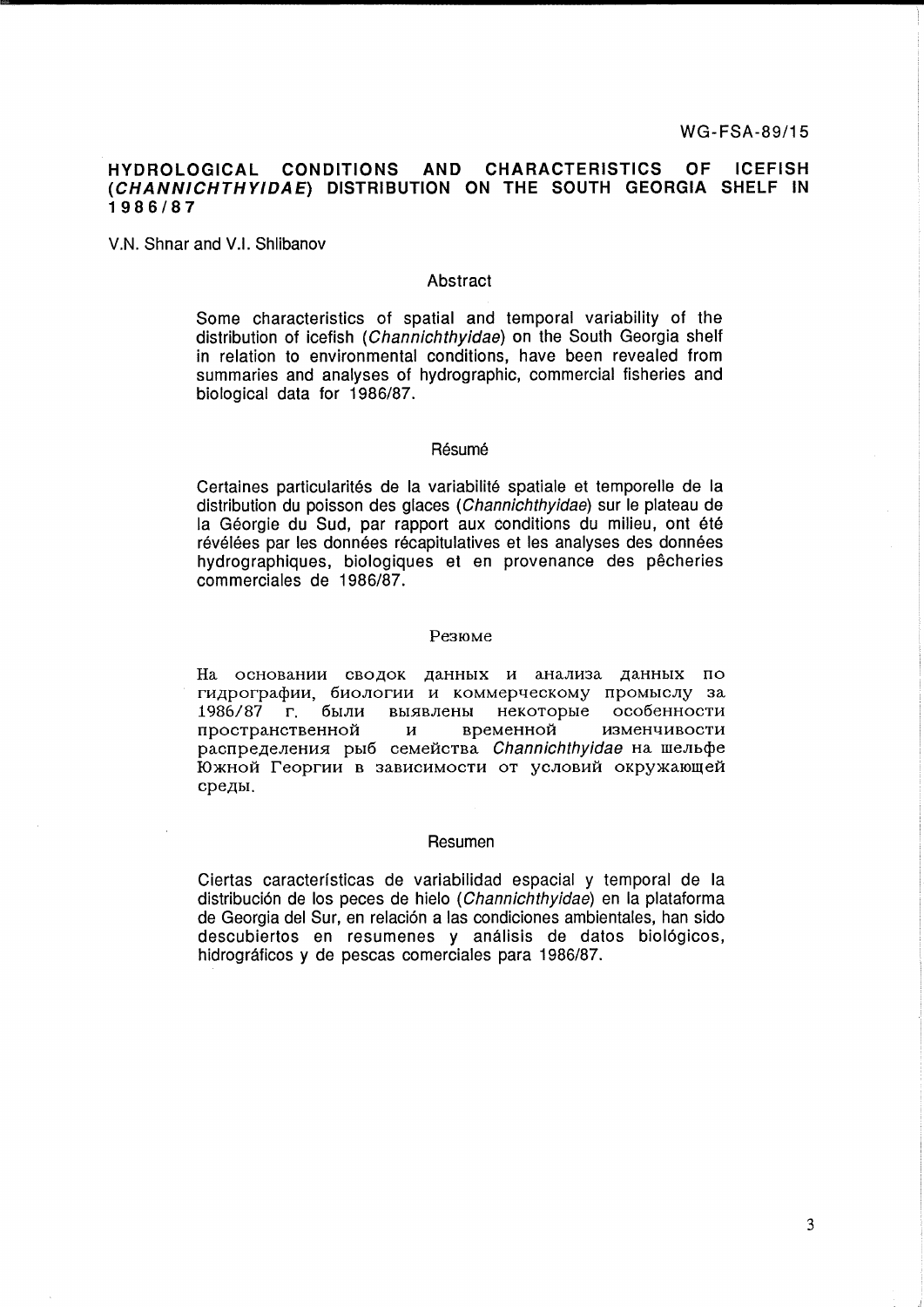### 1 . INTRODUCTION

The task of this work has been to try to identify the main characteristics and patterns of spatial and temporal distributions of icefish (Channichthyidae) on the South Georgia shelf relative to environmental conditions.

# 2. MATERIALS AND METHODS USED

Material collected during the course of two integrated surveys conducted on board the vessel BMRT Gizhiga in the area of South Georgia is used in this work (Figure 1). The periods chosen for the surveys (16 September to 21 October 1986 and 10 to 31 August 1987) coincided with hydrological winters of the Southern Hemisphere. In South Georgia, this season lasts from 15 July to 10 November (Polishchuk et al., 1987).

Each so called "integrated study station" consisted of a 30 minute census trawl survey by bottom trawl and a hydrological station to determine water temperature and salinity over standard depths.

In total, 75 integrated stations were made. Unfortunately, due to severe ice conditions on the southwest and eastern shelves of the island, a second survey could not be finished.

Mean monthly water temperature data taken from the bench mark area of 10<sup>2</sup> miles (central point at 54°S and 36°W) were used in the analysis of environmental conditions for 1986/1987 in the South Georgia area. Since commercial concentrations of icefish generally occur near the bottom, mean monthly catch-per-unit-effort data have been compared with the anomalies of mean water temperature in the layer from 150 m depth to the bottom. The standard value for mean weighted temperature in this area has been calculated from monthly observations over the period from 1969 to 1988. The boundaries of the Antarctic water modifications were identified by means of plotting TS-diagrams (Timofeev and Panov, 1962).

### 3. RESULTS AND DISCUSSION

Analysis of environmental conditions and the fishery in 1986 and 1987 showed significant differences between these two years.

In 1986 positive anomalies of the mean weighted water temperature predominated in the layer from 150 m depth to the bottom (Figure 2, a). Three peaks of maximum catches were observed during the year: one pre-spawning peak in March and two post-spawning (feeding) peaks in July/August and December (Figure 2, b). This was consistent with the average long-term pattern of the fishery.

In 1987 the situation was quite different. A negative anomaly of the mean weighted temperature was observed in the layer from 150 m to the bottom from March until the end of the year (Figure 2, c). Throughout the year only two peaks of maximum catches of icefish were noted. These occurred in February and June and coincided either with the period of positive anomalies (January to February) or with the period of decreased value of negative anomaly of the mean weighted temperature (May to June) (Figure 2, d). Maximum catches in 1987 were taken a month earlier than in 1986.

During both periods there was a close relationship between the mean weighted water temperature in the layer from 150 m to the bottom and the dynamics of fisheries. In general, catches of icefish increased under conditions of positive temperature anomalies and decreased when negative temperature anomalies prevailed.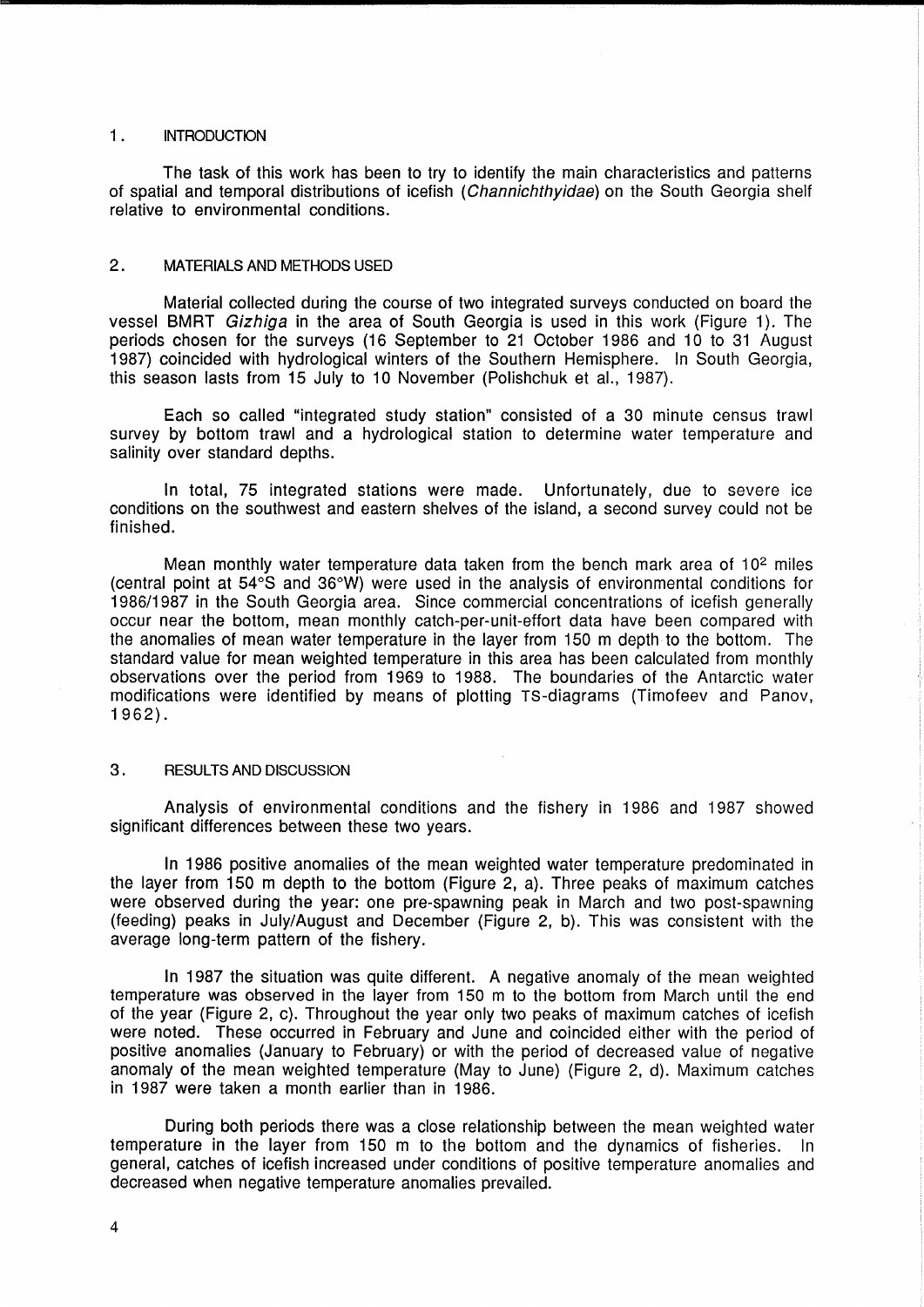The hydrological regime in the South Georgia area was determined by the interaction of Deep Circumpolar Waters (DCW) and Shelf Waters (SW). This resulted in the formation of a frontal zone in near bottom layers along the shelf periphery. The isotherm line of 1.0 to 1.1 $\degree$ C and isohaline line of 34.20 to 34.25% were set as the conventional boundary dividing DCW and SW (1:1 ratio of both waters by volume).

In 1986 commercial concentrations of icefish were observed along the island shelf slope in the water temperature gradient zone (Figure 3). In the exceptionally cold year of 1987, commercial concentrations were also found in the frontal zone but they were very few in number and fishing was carried out only in limited areas to the northeast and west of the island (Figure 4).

Such a distribution of icefish is obviously associated with the weakening intensity of the DCW upwelling over the island shelf slope in exceptionally cold years which results in a decrease in the volume of warm water on the shelf. The variability of the position of the 1 ° isotherm clearly illustrates this fact (Figures 5 and 6). In September 1986 it was located at a depth of 150 to 190 m, while in August 1987 at 220 to 250 m. It may therefore be assumed that in cold years such as 1987, concentrations of icefish scatter around the periphery of the island shelf or migrate to depths of 300 m or more, and do not form commercial concentrations.

# 4. CONCLUSIONS

Analysis of the link between mean weighted water temperature in the layer from 150 m depth to the bottom and daily catches by month demonstrated that, in general, catches of icefish increase under conditions of positive temperature anomalies and decrease when negative anomalies prevail.

In 1986/87 commercial concentrations of icefish were noted at a depth of 200 to 300 m and appeared towards the gradient zone formed by the interaction of warm, deep circumpolar waters (DCW) with the colder shelf waters (SW). The most dense concentrations were observed on the warmer side of the gradient zone where the water temperature was above  $1.0^{\circ}$ C and salinity more than 34.20‰.

In the exceptionally cold year of 1987 the icefish fishing grounds were significantly smaller than in 1986 which is evidently associated with the small volume of DCW waters on the shelf.

#### **REFERENCES**

- POLlSHCHUK, I.A., P.P. FEDULOV and A.D. KOVALEV. 1987. Variation in Hydrological Conditions in the Western Part of the Atlantic Sector of the Southern Ocean. Theses of Reports at the 4th Regional Conference "Integrated Study of the Atlantic Ocean Environment". Kaliningrad. pp. 81-82. (In Russian).
- TIMOFEEV, V.T. and V.V. PANOV. 1962. Indirect Methods for Identifying and Analyzing Water Masses. Gidrometeoizdat, Leningrad. p. 348. (In Russian).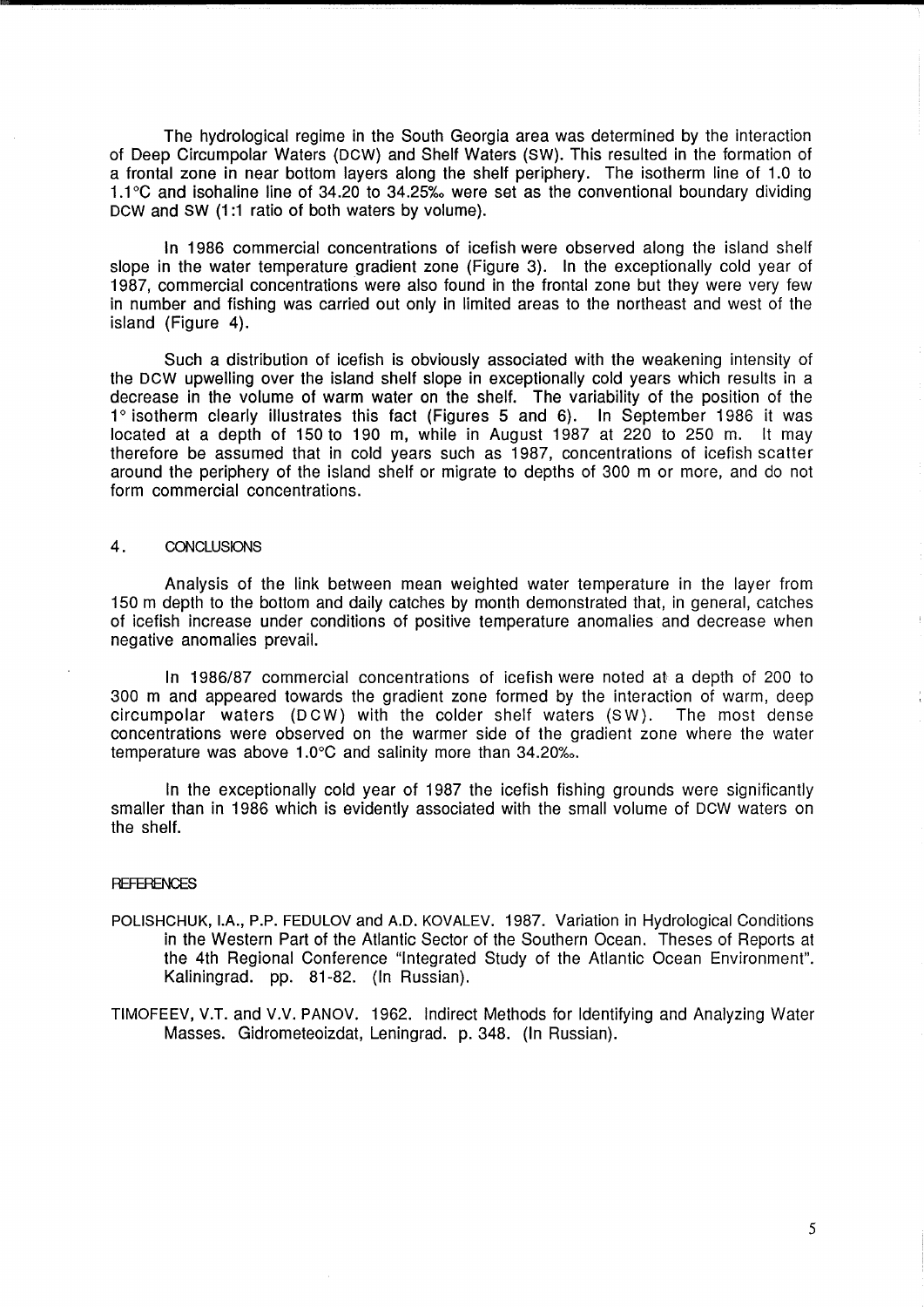

Figure 1: Locations of integrated study stations made from 16 September to 21 October 1986 (1) and from 10 to 31 August 1987 (2) on the South Georgia Island shelf.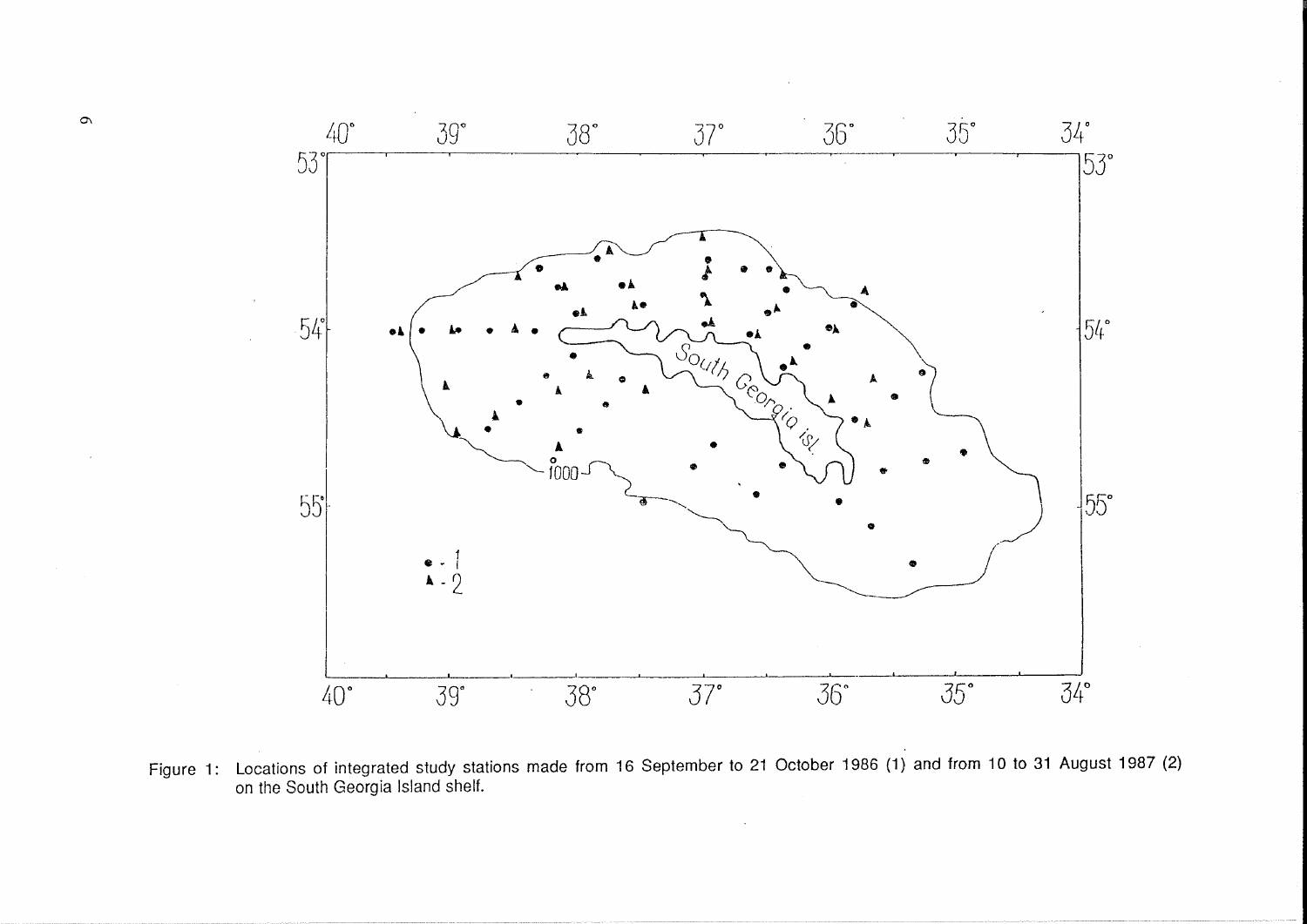

Figure 2: Variation in mean weighted water temperature in the layer from 150 m depth to the bottom (At) and daily catches (tonnes)<br>of icefish (Channichthyidae) in the South Georgia area in 1986 (a, b) and 1987 (c, d).

 $\overline{\phantom{a}}$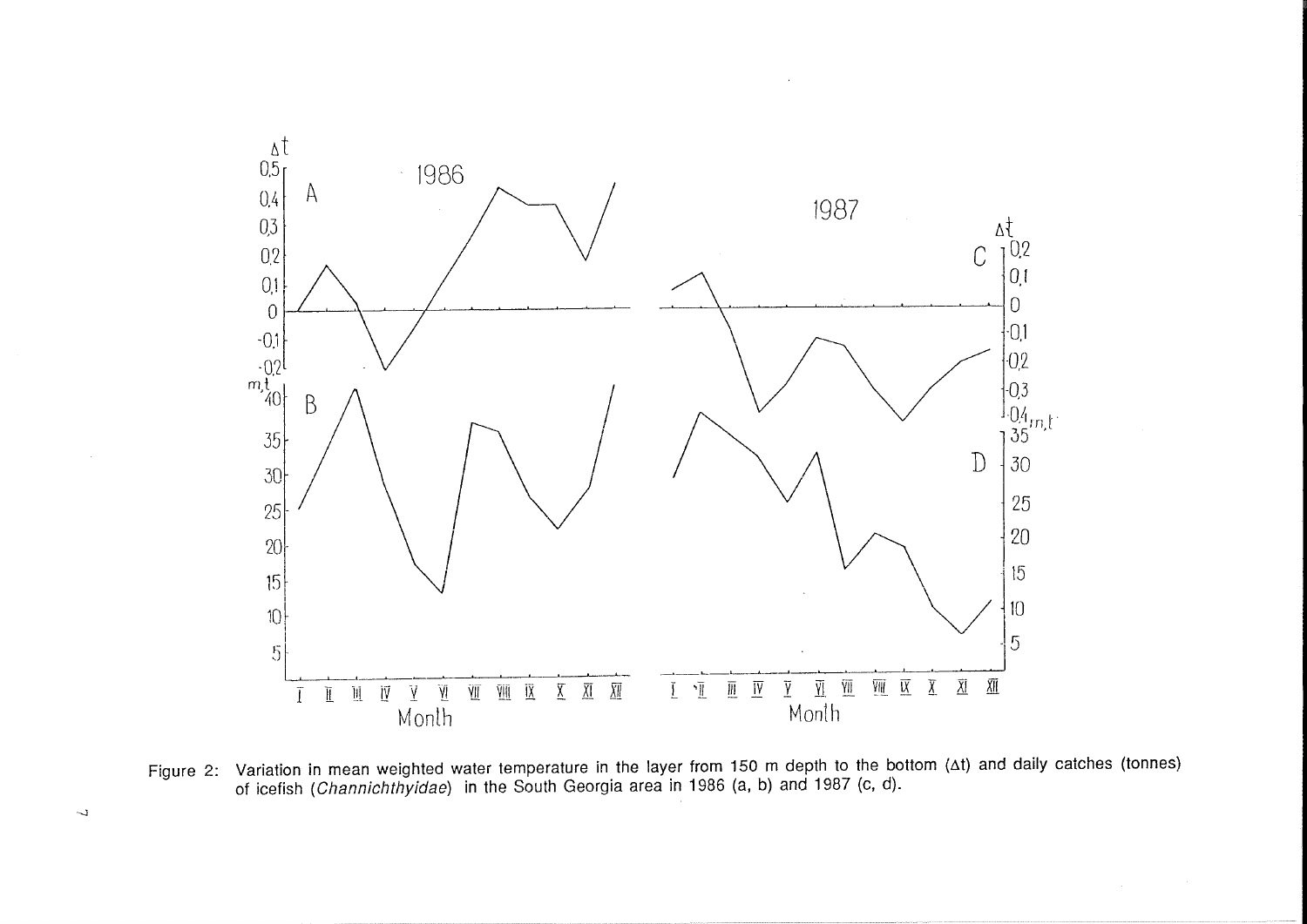

Figure 3: Distribution of near bottom water temperature and catches of icefish (Channichthyidae) during the trawl survey from 16 September to 21 October 1986.

- 1 catches per hour trawling less than 0.5 tonne
- 2 catches per hour trawling more than 1.0 tonne
- 3 near bottom temperature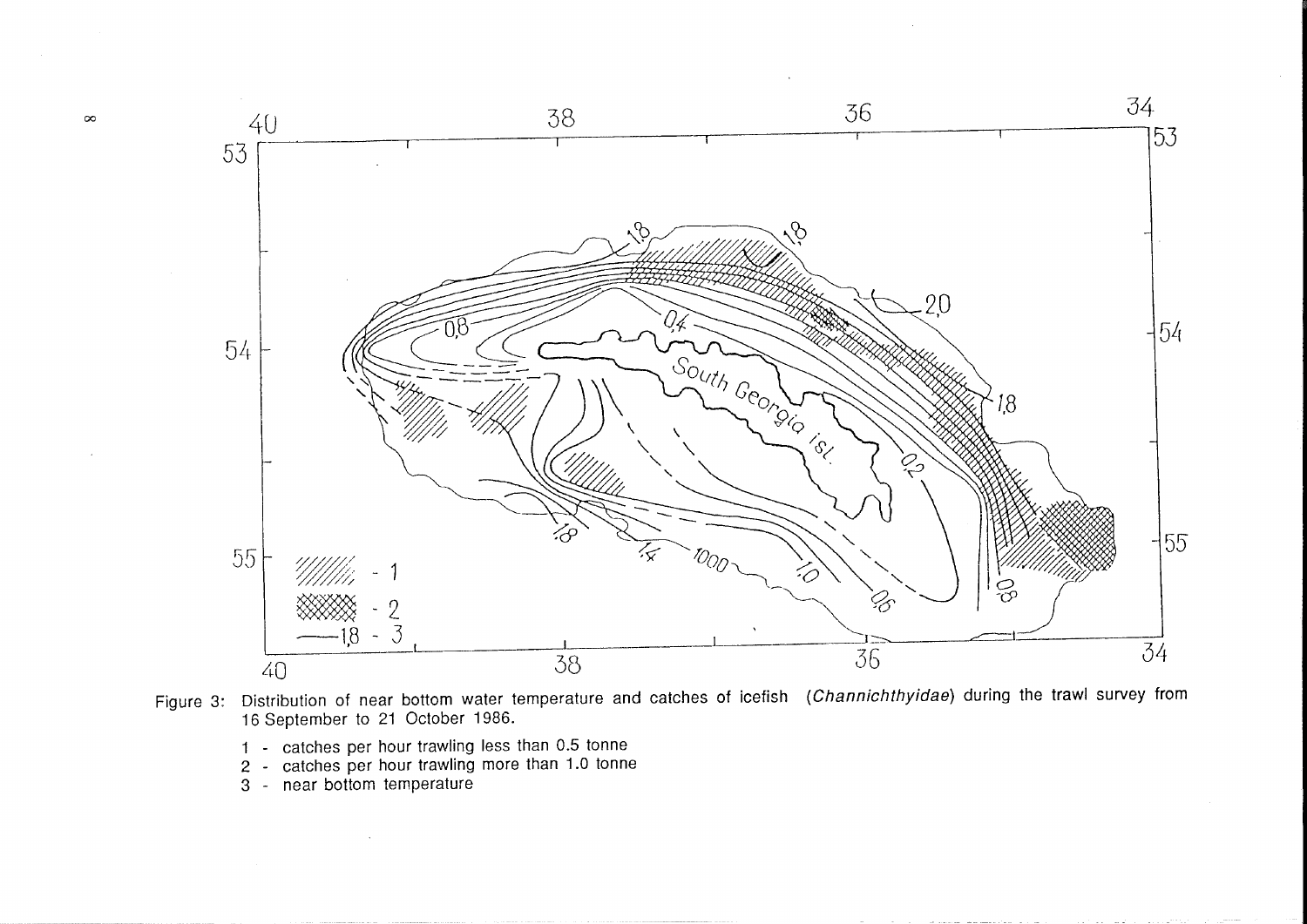

Figure 4: Distribution of near bottom water temperature and catches of icefish (*Channichthyidae*) during the trawl survey from 10 to 31 August 1987.

- 1 catches per hour trawling less than 0.5 tonne
- 2 catches per hour trawling more than 1.0 tonne
- 3 near bottom temperature

'0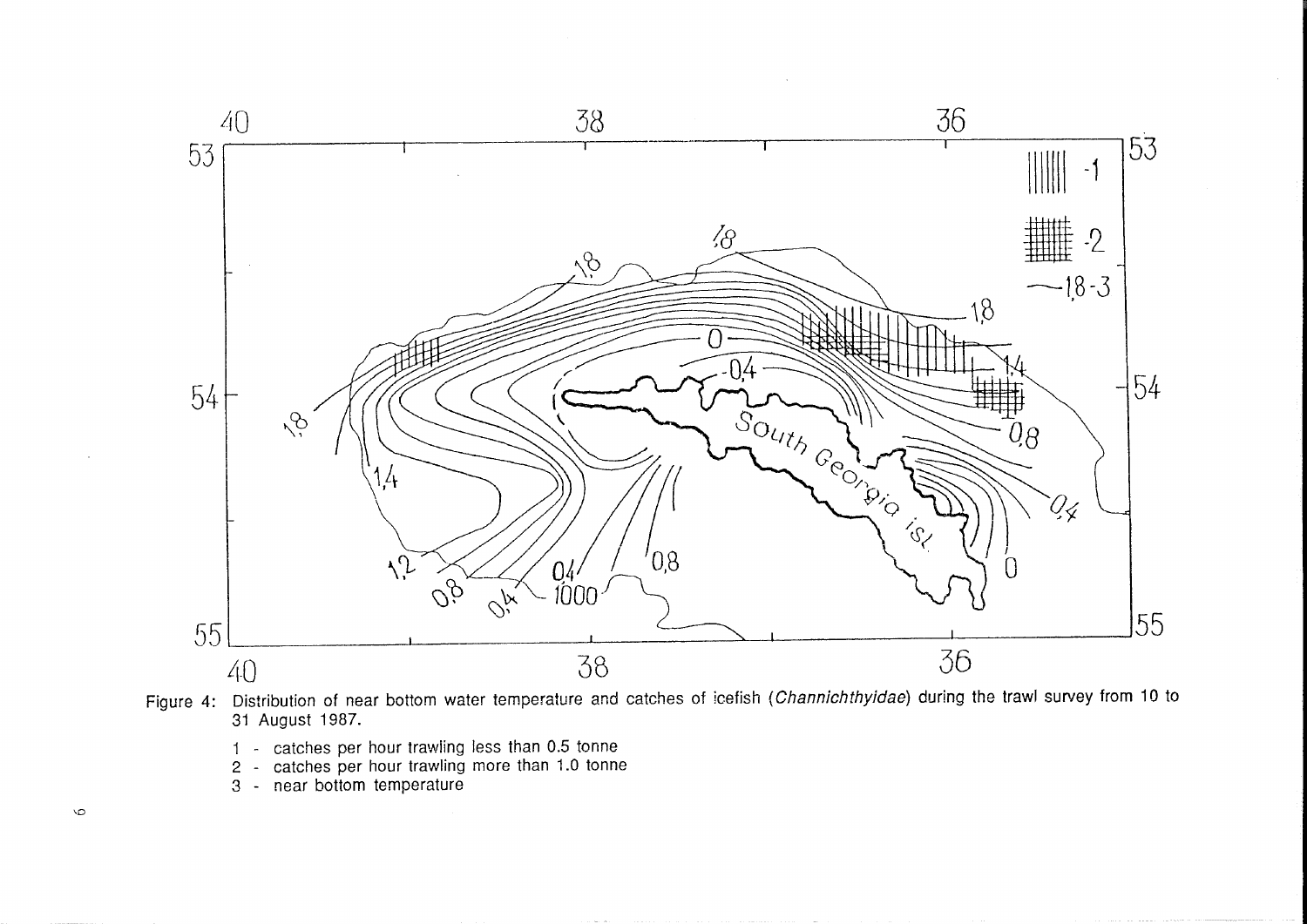

- Figure 5: Vertical distribution of water temperature and commercial aggregations of icefish (Channichthyidae) in the South Georgia area (17 to 19 September 1986).
	- 1 catches per hour trawling less than 0,5 tonne
	- 2 catches per hour trawling more than 1.0 tonne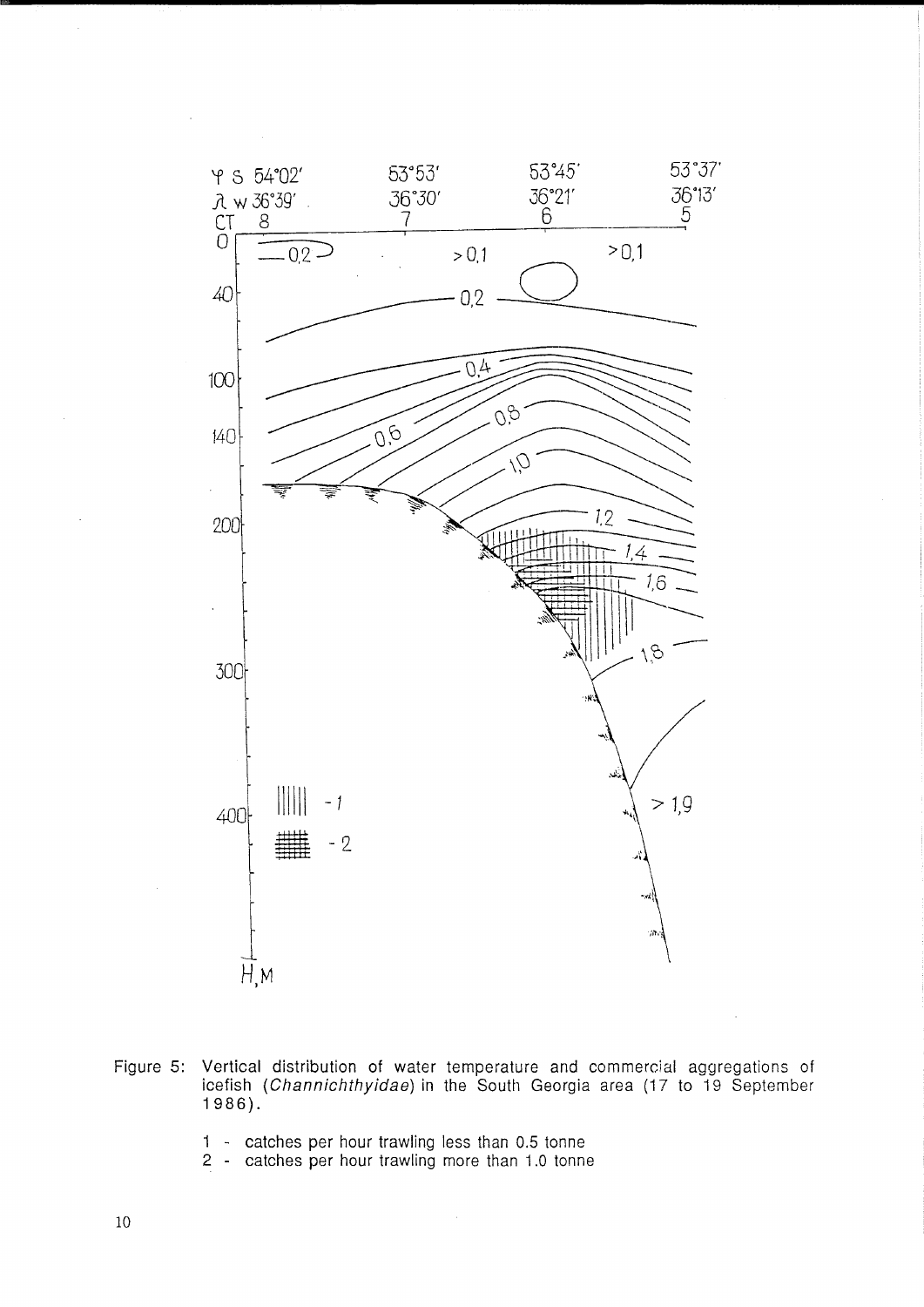

Figure 6: Vertical distribution of water temperature and commercial aggregations of icefish (*Channichthyidae*) in the South Georgia area (22 to 23 August 1986).

1 - catches per hour trawling less than 0.5 tonne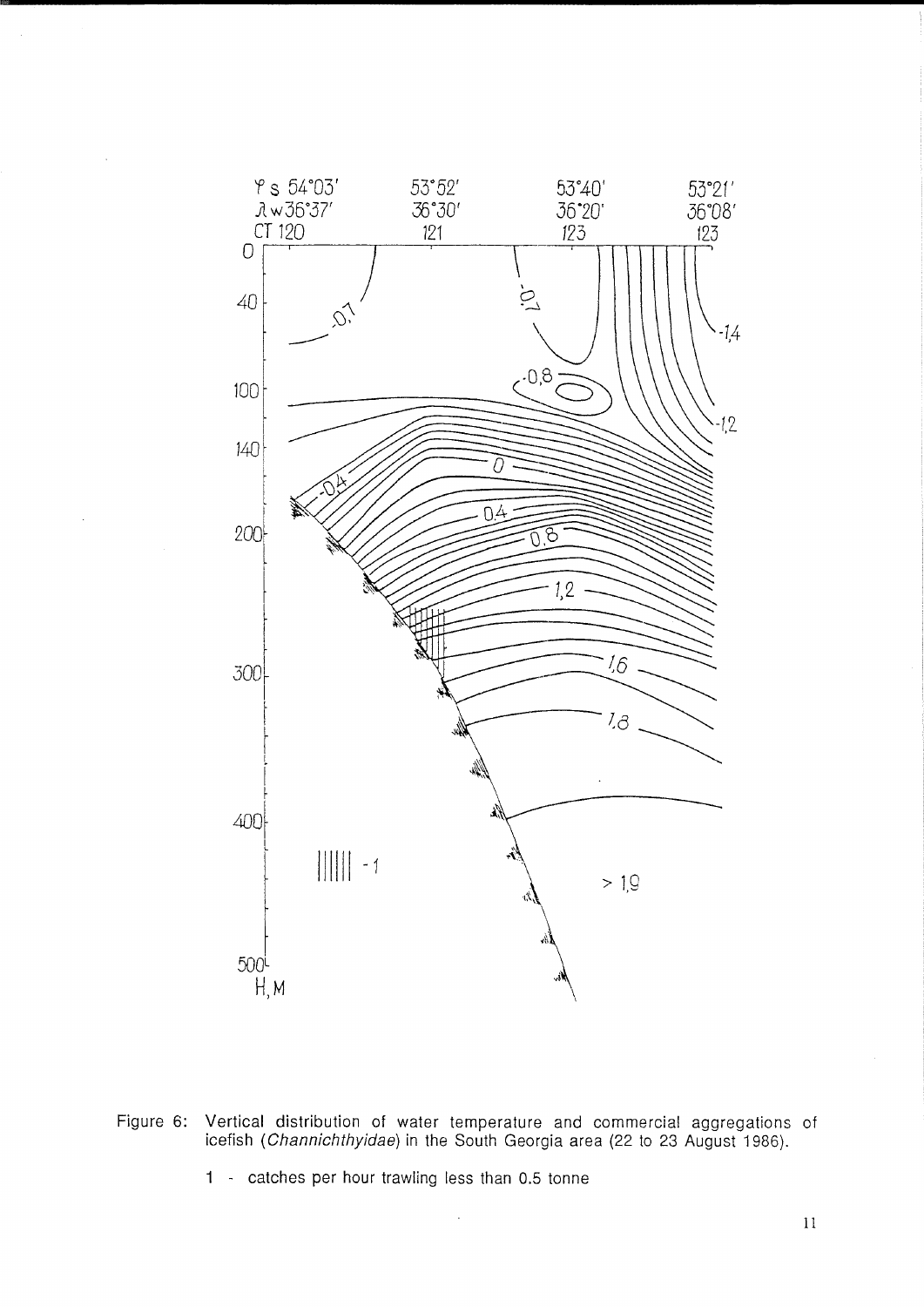# Liste des figures

- Figure 1: Emplacement des stations d'étude intégrée effectuée du 16 septembre au 21 octobre 1986 (1) et du 10 au 31 août 1987 (2) sur le plateau de l'île de Géorgie du Sud.
- Figure 2: Variation de la température de l'eau, en moyenne pondérée, dans la couche de 150 m de profondeur jusqu'au fond  $(\Delta t)$  et captures journalières (tonnes) de poisson des glaces (Channichthyidae) dans la zone de la Géorgie du Sud en 1986 (a,b) et 1987 (c,d).
- Figure 3: Distribution de la temperature des eaux proches du fond et des captures de poissons des glaces (Channichthyidae) pendant la campagne d'evaluation par chalutage du 16 septembre au 21 octobre 1986.
	- 1 captures par heure de chalutage inferieures a 0,5 tonne
	- 2 captures par heure de chalutage supérieures à 1,0 tonne
	- 3 température proche du fond
- Figure 4: Distribution de la temperature des eaux proches du fond et des captures de poissons des glaces (Channichthyidae) pendant la campagne d'évaluation par chalutage du 10 septembre au 31 août 1987.
	- 1 captures par heure de chalutage inferieures a 0,5 tonne
	- 2 captures par heure de chalutage superieures a 1,0 tonne
	- 3 temperature proche du fond
- Figure 5: Distribution verticale de la temperature de I'eau et des concentrations commerciales de poisson des glaces (Channichthyidae) dans la zone de la Georgie du Sud (17 au 19 septembre 1986).
	- 1 captures par heure de chalutage inferieures a 0,5 tonne 2 - captures par heure de chalutage supérieures à 1,0 tonne
- Figure 6: Distribution verticale de la température de l'eau et des concentrations commerciales de poisson des glaces (Channichthyidae) dans la zone de la Géorgie du Sud (22 au 23 août 1986).
	- 1 captures par heure de chalutage inferieures a 0,5 tonne

# Список рисунков

- Pисунок 1: Местоположение станций проведения комплексных исследований, выполненных с 16 сентября по 21 октября 1986 г. (1)  $\mu$  с 10 по 31 августа 1987 г. (2) на шельфе острова Южная Георгия.
- Рисунок 2: Колебание средней взвешенной величины температуры воды в слое на глубине от 150 м до дна (At) и суточных уловов (в тоннах) рыб семейства Channichthyidae в районе Южной Георгии в 1986  $(a, b)$   $\mu$  1987  $\Gamma\Gamma$ . (c,d).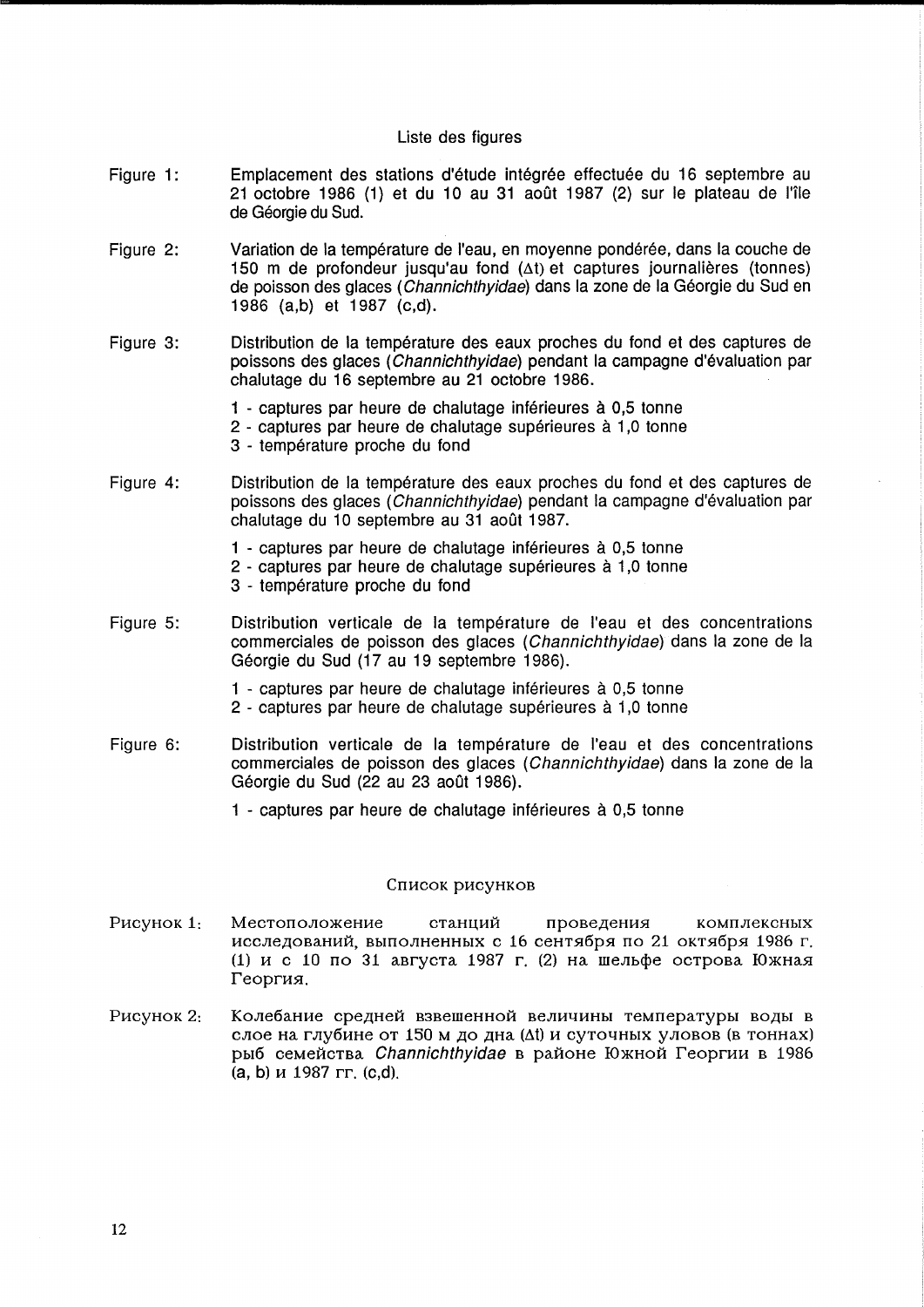- Распределение температуры придонных вод и уловов рыб Рисунок 3:  $Channichth$ vidae в течение семейства траловой съемки. проводившейся с 16 сентября по 21 октября 1986 г.
	- 1 уловы за час траления, составляющие менее 0,5 тонны
	- 2 уловы за час траления, составляющие более 1,0 тонны
	- 3 температура придонных вод
- Распределение температуры придонных вод и уловов рыб Рисунок 4: Channichthyidae в течение траловой съемки, семейства проводившейся с 10 по 31 августа 1987 г.
	- 1 уловы за час траления, составляющие менее 0,5 тонны
	- 2 уловы за час траления, составляющие более 1,0 тонны
	- 3 температура придонных вод
- Рисунок 5: Вертикальное распределение температуры воды и пригодных для коммерческого промысла агрегаций рыб семейства Channichthvidae в районе Южной Георгии (17-19 сентября 1986 г.).
	- 1 уловы за час траления, составляющие менее 0,5 тонны
	- 2 уловы за час траления, составляющие более 1,0 тонны
- Вертикальное распределение температуры воды и пригодных Рисунок 6: лля коммерческого промысла агрегаций рыб семейства Channichthyidae в районе Южной Георгии (17-19 сентября 1986 г.).
	- 1 уловы за час траления, составляющие менее 0,5 тонны.

# Lista de las figuras

- Localidades de las estaciones de estudio integrado realizadas desde el 16 de Figura 1: septiembre al 21 de octubre de 1986 (1) y desde el 10 al 31 de agosto de 1987 (2) en la plataforma de la Isla Georgia del Sur.
- Figura 2: Variación en la temperatura media del agua medida en las capas de 150 m de profundidad hasta el fondo  $(\Delta t)$  y capturas diarias (toneladas) de peces de hielo (Channichthyidae) en el área de Georgia del Sur en 1986 (a, b) y 1987 (c, d).
- Distribución de temperatura del aqua cerca del fondo y capturas de peces de Figura 3: hielo (Channichthyidae) durante el arrastre de estudio realizado desde el 16 de septiembre al 21 de octubre de 1986.
	- 1 capturas por hora de arrastre menos de 0.5 tonelada
	- 2 capturas por hora de arrastre más de 1.0 tonelada
	- 3 temperatura cerca del fondo
- Figura 4: Distribución de temperatura del agua cerca del fondo y capturas de peces de hielo (Channichthyidae) durante el arrastre de estudio realizado desde el 10 al 31 de agosto de 1987.
	- 1 capturas por hora de arrastre menos de 0.5 tonelada
	- 2 capturas por hora de arrastre más de 1.0 tonelada
	- 3 temperatura cerca del fondo